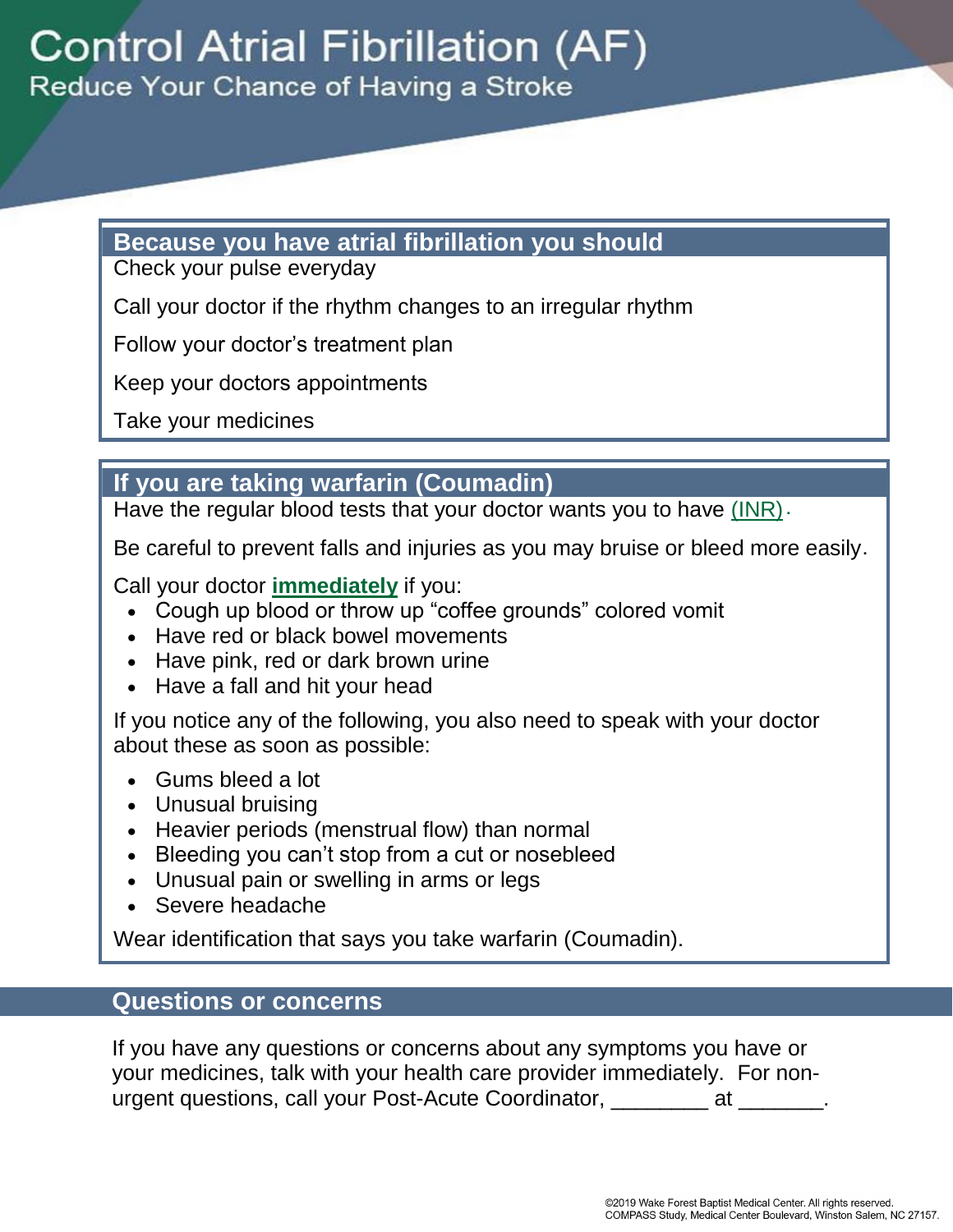# **More about Atrial Fibrillation**

**Atrial fibrillation** is a heart problem. Instead of beating in a steady rhythm, the upper parts (the **atria**) of the heart quiver or **fibrillate**. This upsets the normal beating of the rest of the heart. **Atrial fibrillation** is dangerous because it greatly increases the risk of stroke. When the heart's upper chambers don't beat normally, all of the blood in them is not pushed out into the arteries. The blood that stays may make a clot. If the clot breaks loose, it can move to other parts of the body and cause problems. If it moves to an artery in the brain and blocks it, this causes a stroke. About 15% of the people who have a stroke have atrial fibrillation.

Treating atrial fibrillation is important to avoid weakening the heart muscle. A weak heart muscle increases the risk of developing heart failure or a heart attack. Treatment is also important to keep you from having another stroke.

#### **What causes atrial fibrillation (AF)?**

Things that strain the heart (high blood pressure, coronary artery disease, heart attack, heart failure and heart valve problems) can cause AF. Thyroid disorders (such as hyperthyroidism) or serious infections such as pneumonia can also cause it. Heart surgery can set off atrial fibrillation. In people who are older than 65, any type of surgery may set it off. When atrial fibrillation happens after surgery, it increases the risk of other complications. Fortunately, this type of AF usually lasts only a short time.

Risk factors for atrial fibrillation that people cannot control are age, sex and family history. Other risk factors are things that people can change such as:

- use of stimulants (including some illegal drugs)
- excessive use of nicotine or caffeine
- drinking excessive amounts of alcohol

#### **How do I know I have atrial fibrillation (AF)?**



The easiest way to check for AF is an **[electrocardiogram](http://www.webmd.com/heart-disease/electrocardiogram#tp17356)** (**[EKG](http://www.webmd.com/heart-disease/electrocardiogram)**, **ECG**). An [electrocardiogram](http://www.webmd.com/heart-disease/electrocardiogram) is a recording of the electrical activity of your [heart.](http://www.webmd.com/heart/picture-of-the-heart) This test is painless and is usually part of a regular medical checkup. The EKG often finds atrial fibrillation for the first time because it has not caused symptoms. During your checkup, your doctor will take your [blood pressure](http://www.webmd.com/hypertension-high-blood-pressure/guide/blood-pressure-causes) to see if you have [high](http://www.webmd.com/hw-popup/high-blood-pressure-hypertension)  [blood pressure.](http://www.webmd.com/hw-popup/high-blood-pressure-hypertension) Your doctor will also listen to your heart to see if you have a [heart murmur.](http://www.webmd.com/hw-popup/heart-murmur)

Some symptoms of atrial fibrillation need **urgent** medical evaluation. **Call 911 immediately** if you have severe chest pain, any signs of a stroke or feel faint and have an uneven heartbeat.

Call your doctor as soon as possible if you:

- Have an irregular heart rate (uneven pulse) or heart **palpitations** (when your heart seems to shiver, tremble, race, or pound)
- Have unexplained lightheadedness, dizziness, or confusion
- Faint or come close to fainting for no apparent reason

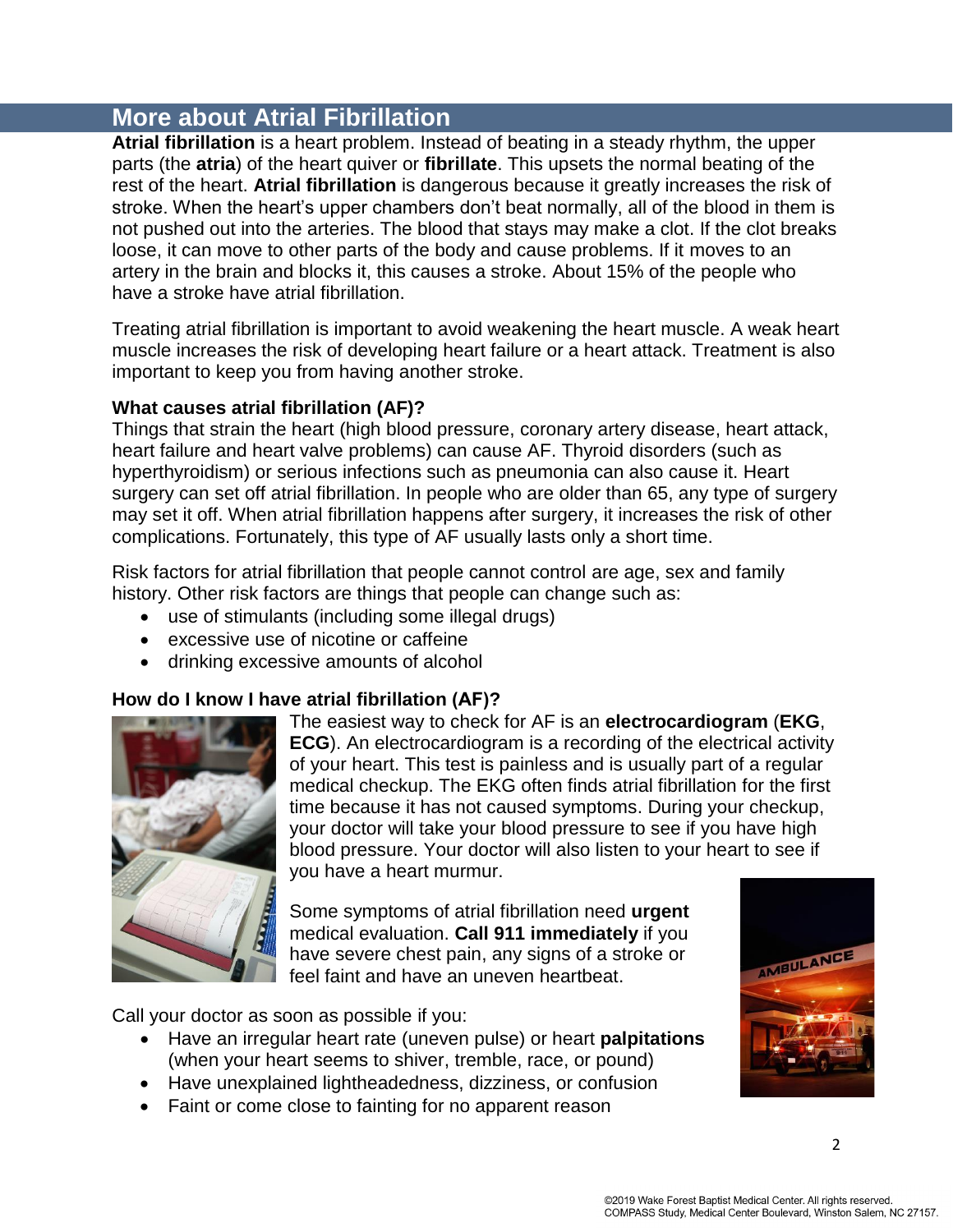• Have shortness of breath that gets worse with exercise

### **What is the course of atrial fibrillation (AF)?**

[Atrial fibrillation](http://www.webmd.com/heart-disease/atrial-fibrillation/) is common, especially in older adults. When AF first develops, it may come and go. The irregular heart rhythm may last from a few seconds to a few weeks before going back to normal. Some people notice an uneven pulse but do not have other symptoms. Others have mild symptoms right away. If the reason for the atrial fibrillation is a thyroid problem, pneumonia or other treatable illness, it usually goes away once the cause is treated.

After a while, atrial fibrillation may become lasting and the rhythm stays uneven. More serious problems may develop over time. It is important to find and treat AF as soon as possible. AF may not be found until after a stroke or other heart problems happen.

You could have symptoms while you are on medicine for atrial fibrillation. If so, be sure to see your doctor as soon as you can, or call 911 if the symptoms are urgent.

#### **How is atrial fibrillation (AF) treated?**

There are a number of treatments for AF. The treatments best for you depend on the cause of your atrial fibrillation and your symptoms.

If the AF is making your heart pump very fast or your blood pressure drop a lot, you will probably need to go to the hospital for treatment. If the atrial fibrillation is not causing severe symptoms, you may get treatment as an outpatient.

You may have an **Electrophysiology Study** (**EP Study**) while you are in the hospital. For this test, the doctor places special wires in the blood vessels and moves them to your heart. There the wires sense when the electrical signals in the heart begin and how often they happen. This study helps your doctor learn more about your atrial fibrillation.

Usually the first treatment is trying to get the heart back to a normal rhythm. How soon and how this is done is based on how severe your symptoms are and how long they have lasted. Your heart doctor may perform a **cardioversion**. This is done either with a low-voltage electrical shock or with medicine. For some people, the cardioversion makes their heart go back to normal beating. For others, the AF returns.

If your symptoms are mild or if atrial fibrillation returns after cardioversion, your doctor may use medicines to control your heart. These may include:

 Rhythm-control medicines (**[antiarrhythmics](http://www.webmd.com/hw-popup/antiarrhythmic-medications)**) to help return the heart to its normal rhythm and keep it there

• Rate-control medicines to keep the heart from beating too fast during AF If your doctor tells you to take these medicines, you will probably stay on them from now on in order to stay healthy.

Many people with atrial fibrillation need to take blood-thinning (**[anticoagulant](http://www.webmd.com/hw-popup/anticoagulants)**) medicine to help prevent strokes. Your doctor will tell you about this. For people with severe symptoms from AF or with symptoms that cannot be controlled with the medicines, there are surgeries that may help.

#### **What can I do about my atrial fibrillation (AF)?**

Making changes that improve the condition of your heart may also improve your overall health. Many of these are the same changes that will lessen your risk of stroke.

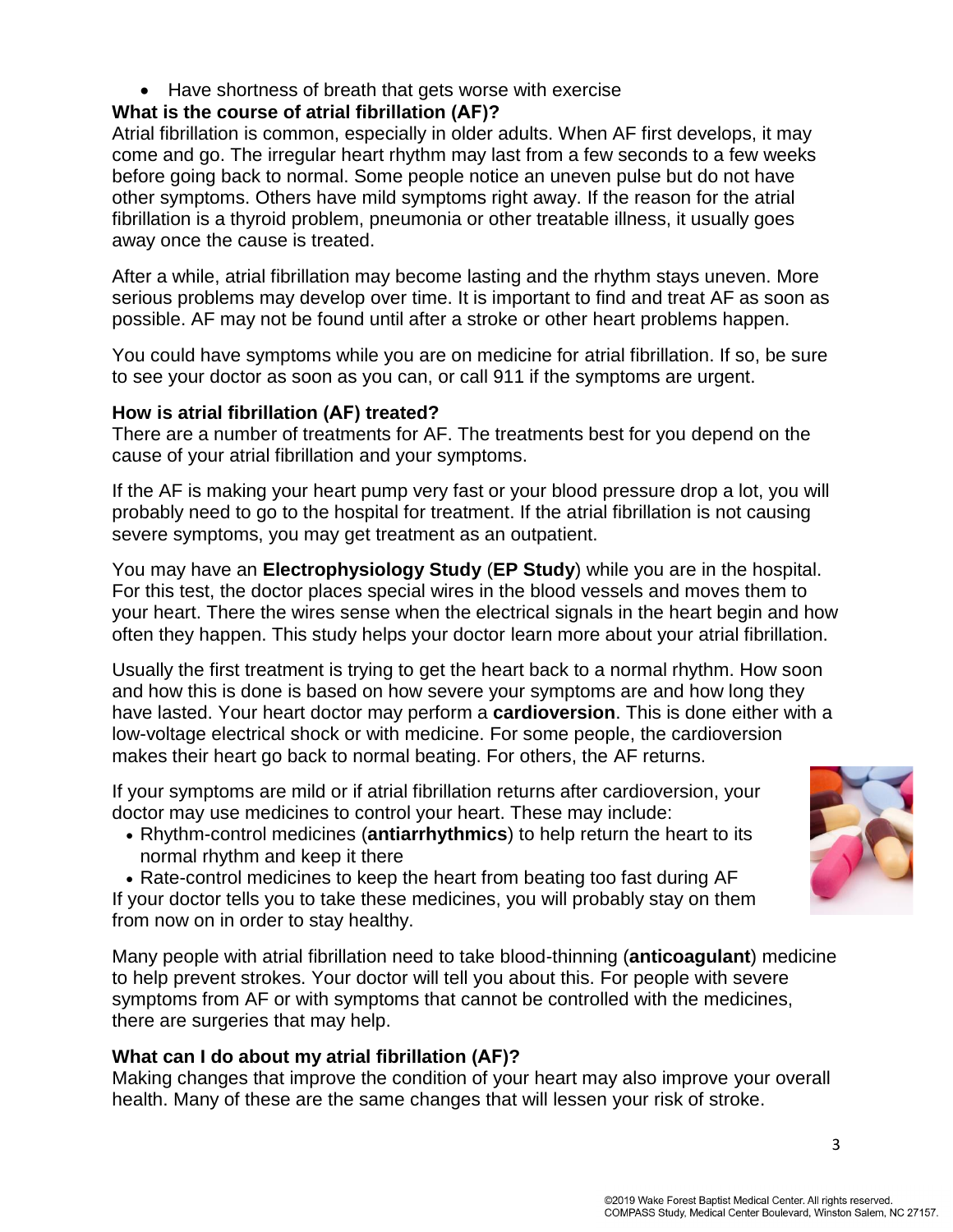**Quit smoking**. Quitting smoking is the most important change you can make to reduce the risk of stroke and heart attack. Avoid secondhand smoke also.



 **Control your blood pressure**. Take medicines, if your doctor says you need them. Stay on a low-sodium, low fat and low saturated fat diet. Increase your exercise; drink less or no alcohol.



- **Eat a heart-healthy diet**. A diet with plenty of vegetables, fruits, dried beans, high-fiber grains and breads, fish, and olive oil is best.
- **Get regular exercise**. Exercise on most days of the week; every day if possible. Your doctor can suggest a safe level of exercise.
- **Control your blood sugar**. If you have diabetes, keep your blood sugar in your target range.
- **Manage your stress level**. Ways to reduce and help deal with stress each day include meditation, biofeedback, and relaxation exercises.
- **Avoid caffeine, alcohol and stimulants**. Some nonprescription medicines, especially cold and herbal remedies, contain stimulants that can set off atrial fibrillation. Talk to your doctor or pharmacist before

taking any new medicine – prescription, over-the-counter or herbal remedy.

- **Take antibiotics when needed.** Take [antibiotics](http://www.webmd.com/hw-popup/antibiotics) when your doctor tells you to. This will lower your chance of getting a heart infection (**[endocarditis](http://www.webmd.com/hw-popup/endocarditis)**) that could lead to atrial fibrillation.
- **Avoid getting the [flu](http://www.webmd.com/hw-popup/influenza-flu)**. Get a flu shot every year.
- **Watch for sleep apnea.** When a person stops breathing or has slowed breathing during the night, that is **sleep apnea**. How often the person stops or slows his or her breathing while asleep tells how severe the apnea is. Many people with atrial fibrillation also have sleep apnea, so watch for it.
- **Check your heartbeat often**. If your heartbeat is not regular, talk to your doctor at once.
- **Take medicines.** If your doctor has prescribed a medicine for your atrial fibrillation, take it as directed.



 $\sum_{i=1}^{n}$ 

## **Atrial Fibrillation Medicines**

There are several different types of medicines used to treat atrial fibrillation. **Rate-control medicines** 

Rate-control medicines are used if your heart rate is too fast. These include betablockers, calcium channel blockers, and/or digoxin. These medicines can keep your heart from beating at a dangerously fast rate. They usually do not return your heart to a normal rhythm – in other words, your heartbeat will still be irregular. Most people can tolerate an irregular rhythm if the rate is kept between 60 and 100 beats per minute.

#### **Rhythm-control medicines**

Rhythm-control medicines (antiarrhythmics) may be prescribed if symptoms keep on even with rate-control medicines. These medicines help the heart get back to its normal rhythm and keep AF from returning. Rhythm-control medicines include amiodarone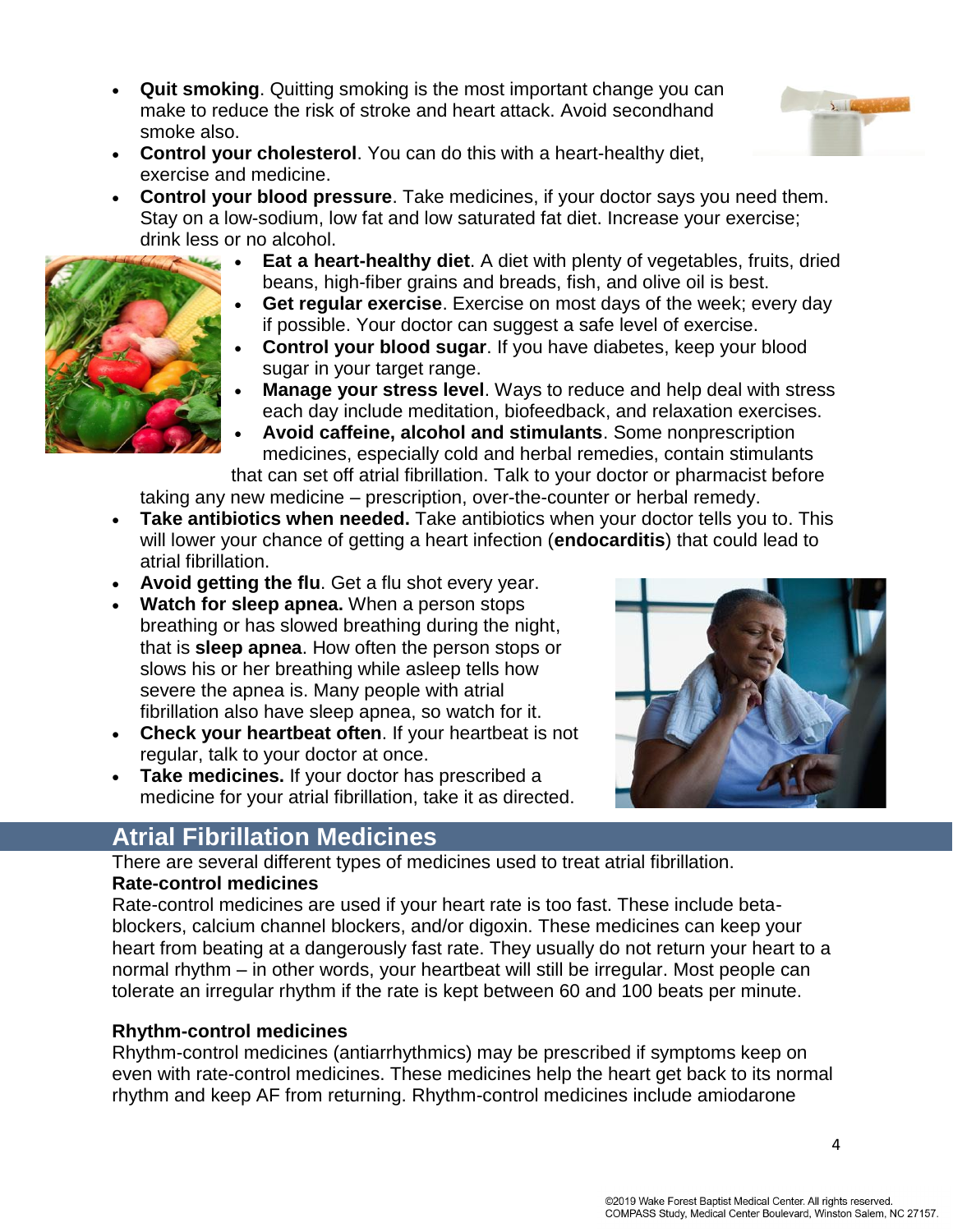hydrochloride, dronedarone, flecainide acetate, dofetilide (Tikosyn) and propafenone (Rythmol). Research studies have changed the way persistent AF is treated. The studies found that the rhythm-control medicines were expensive, often had side effects and did not produce better results than rate-control medicines. Still, rhythm-control medicines are sometimes needed for atrial fibrillation. Your doctor will talk with you about which medicines might be best.

#### **Anticoagulant medicines ("Blood thinners")**

Most people with AF should take an anticoagulant medicine to prevent blood clots that can lead to a [stroke.](http://www.webmd.com/hw-popup/stroke-7439) If you have high blood pressure, diabetes, heart failure, atrial fibrillation, or have had a [transient ischemic attack \(TIA\) or stroke](http://www.webmd.com/hw-popup/transient-ischemic-attack-tia), you may be at high risk of another stroke. Your doctor will talk with you about whether you should take warfarin, aspirin, or another anticoagulant.

If you were in the hospital following your stroke or TIA, you may have received heparin or enoxaparin (Lovenox). These are anticoagulants given through IV or by injection and are usually not prescribed for long-term use when you leave the hospital. The anticoagulant used frequently is warfarin (Coumadin or Jantoven). It is a strong blood thinner and works against the factors in your blood that form clots. Other anticoagulants include: apixaban, dabigatran etexilate mesylate (Pradaxa) and rivaroxaban (Xarelto).

For people with low risk of stroke or those who cannot take warfarin, a daily [aspirin](http://www.webmd.com/stroke/aspirin-for-stroke-and-transient-ischemic-attack-tia#hw215028) or other anti-platelets may be recommended. Aspirin-dipyridamole (Aggrenox), ticlopidine hydrochloride (Ticlid) and clopidogrel (Plavix) are anti-platelet medicines that make the blood platelets less sticky so they will not stick together and make a blood clot.

#### **While taking anticoagulant medicines**

If you are taking an anticoagulant, such as warfarin, carefully follow the instructions as it is powerful and can cause bad side effects. You will receive special instructions about this before you leave the hospital. Take extra steps to avoid problems. You need to:

- **Have regular blood tests**. To determine the right dose of warfarin, you will need blood tests. Usually people have the tests once a week to once a month, as advised by their doctor. The test gives the **International Normalized Ratio** (**INR**) that will show how fast your blood is clotting. The right ratio will prevent clots that could cause a stroke. If you take too much warfarin and your INR is too high, it can cause bleeding problems. It is very important to have these tests regularly and change the dose of warfarin you take when your doctor tells you to.
	-
- **Take the medicine at the same time each day.**
- **Prevent falls and injuries** because you may bruise or bleed more easily. If you have a serious fall, especially if you hit your head, you may need to call 911 or see your doctor immediately. This is also true for deep cuts and large bruises. If you have a cut, put pressure on it for 5 – 10 minutes. If the bleeding does not stop, call your doctor.
- **Eat a steady diet.** Pay attention to foods with vitamin K in them. Try to keep the amount of these foods in your diet about the same from week to week. Large amounts of food high in vitamin K (such as broccoli, spinach and turnip greens) may